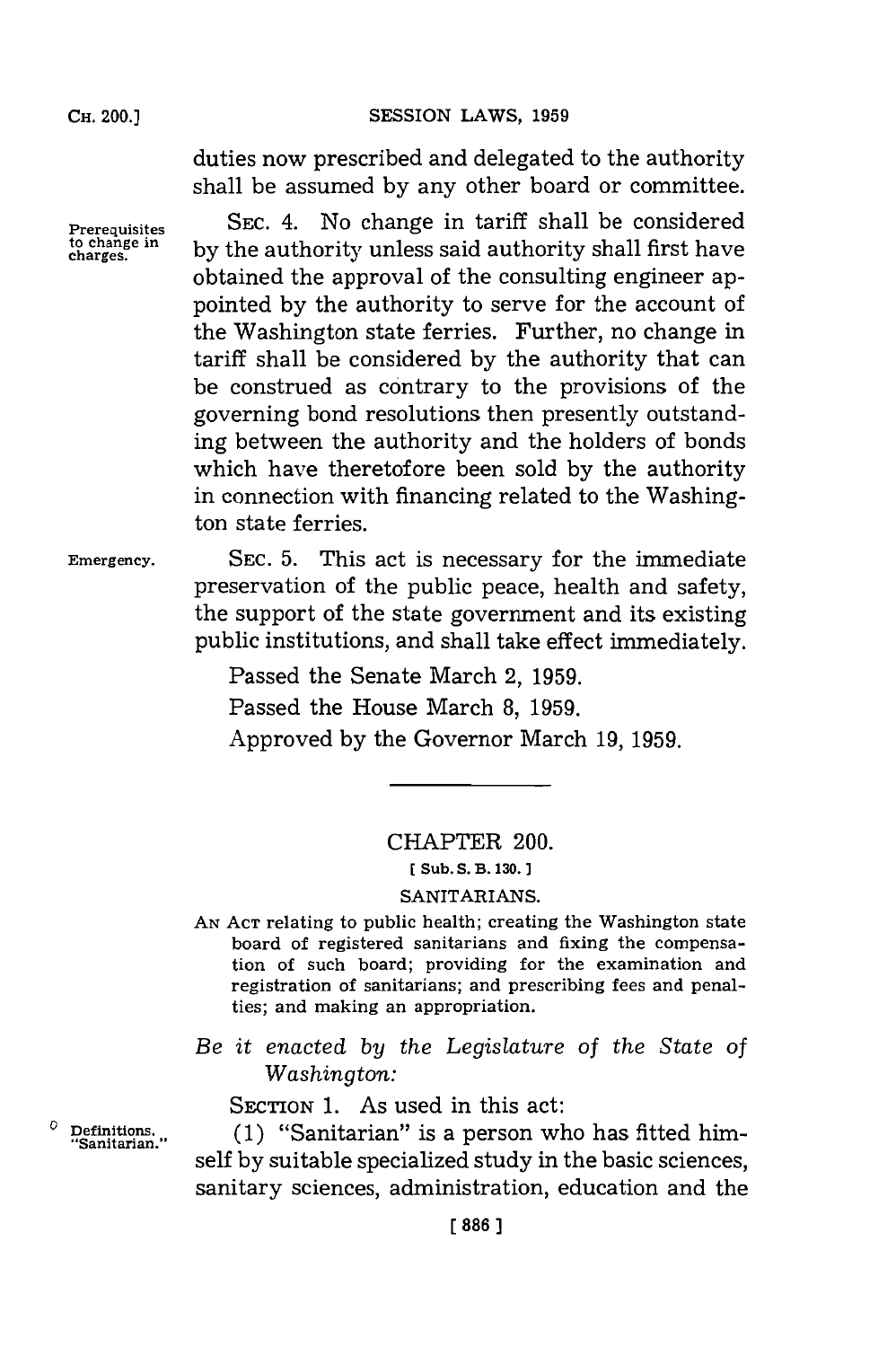humanities and with suitable experience in the application of the principles of sanitary science to protect the public from the many health hazards resulting from an increasingly complex environment. He applies the principles of sanitary science to the investigation, evaluation and interpretation of enviromnental health needs in order to secure necessary sanitary improvements in environmental factors such as but not limited to milk and food, private water and sewage, vector control, refuse disposal and housing.

(2) "Board" or "Examining Board" means the "Board," "Ex-<br>shington state board of registered sanitarians **Board**," Washington state board of registered sanitarians.

**(3)** "Director" means the director of licenses. **'Director."**

**SEC.** 2. **(1)** The governor of the state of Wash- **Board** ington shall appoint an examining board, which shall be known as the "Washington State Board of Registered Sanitarians", consisting of three members, all of whom shall be sanitarians qualified for registration under this act, each of whom shall be a citizen of the United States. The initial appointments shall be made **by** July **1, 1959,** from a list of not less than six names submitted to the governor **by** the Washington state association of sanitarians. The members of the first board shall serve for the following terms: One member for a period of three years, one member for a period of two years, and one member for a period of one year. Thereafter as the term of each member expires all appointments shall be for a period of three years or until their successors are appointed. These appointments shall be made from a list broadly representative of the sanitarians in the state and shall be certified to the governor **by** the Washington state association of sanitarians. **A** member of the examining board may be removed **by** the governor for any of the causes specified in section **6** of this act.

established—<br>Members—<br>Terms.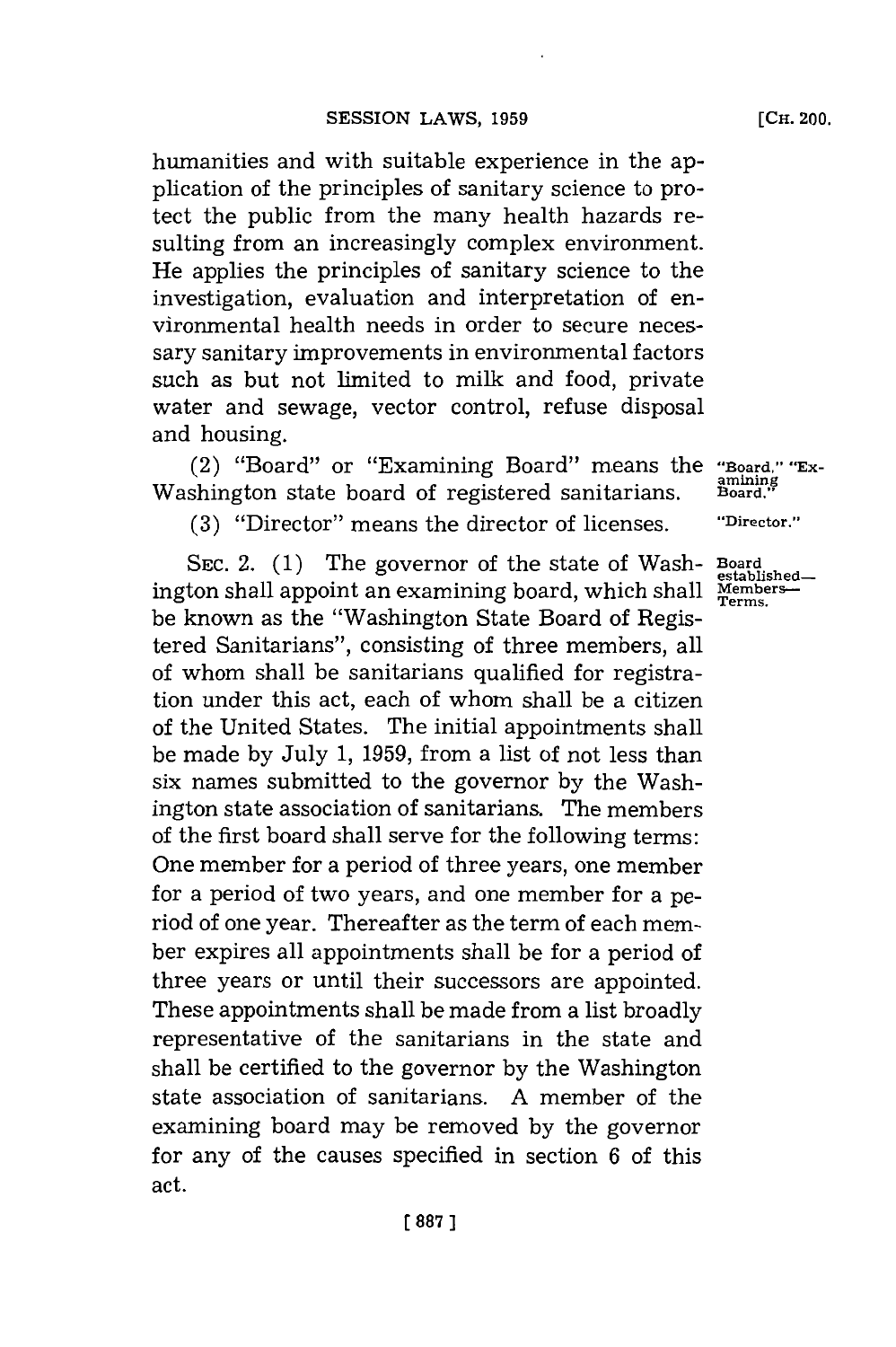**Duties of Board.**

**Compensation, expenses, of board.**

**SESSION LAWS, 1959** 

(2) The examining board shall conduct examinations in the state for the purpose of determining the qualifications of persons who apply for registration under this act. The board may adopt, amend or rescind such rules and regulations as it may deem necessary to carry out the provisions of this act.

**(3)** Each member of the board shall receive as compensation twenty dollars for each day or portion thereof in which he is actually engaged in the business and duties of the board, and all legitimate and necessary expenses incurred in the business of the board and in attending meetings thereof. Compensation for such necessary expenses shall not exceed that authorized for state employees.

**Registration- SEC. 3.** Any person may apply to the director of **Qualifications for,** licenses for registration on forms provided for that purpose. The board shall carefully evaluate the evidence submitted and shall certify to the director of licenses any applicant of good moral character who meets one of the following qualifications:

> **(1)** Graduated from a college or university recognized **by** the American council of education as qualified to issue a bachelor of science degree or equivalent degree, with a bachelor of science degree or equivalent degree in public health, sanitary science, bacteriology, dairy science, veterinary medicine, engineering or a basic natural or physical science related to public health sanitation and employed full time as a sanitarian for a period of six months and passed an examination administered **by** the director under supervision of the board pursuant to the provisions of this act or the rules and regulations promulgated pursuant thereto.

> (2) Is employed full time as a sanitarian in the state of Washington on January **1, 1960,** and who has applied for registration on or before July **1, 1960.**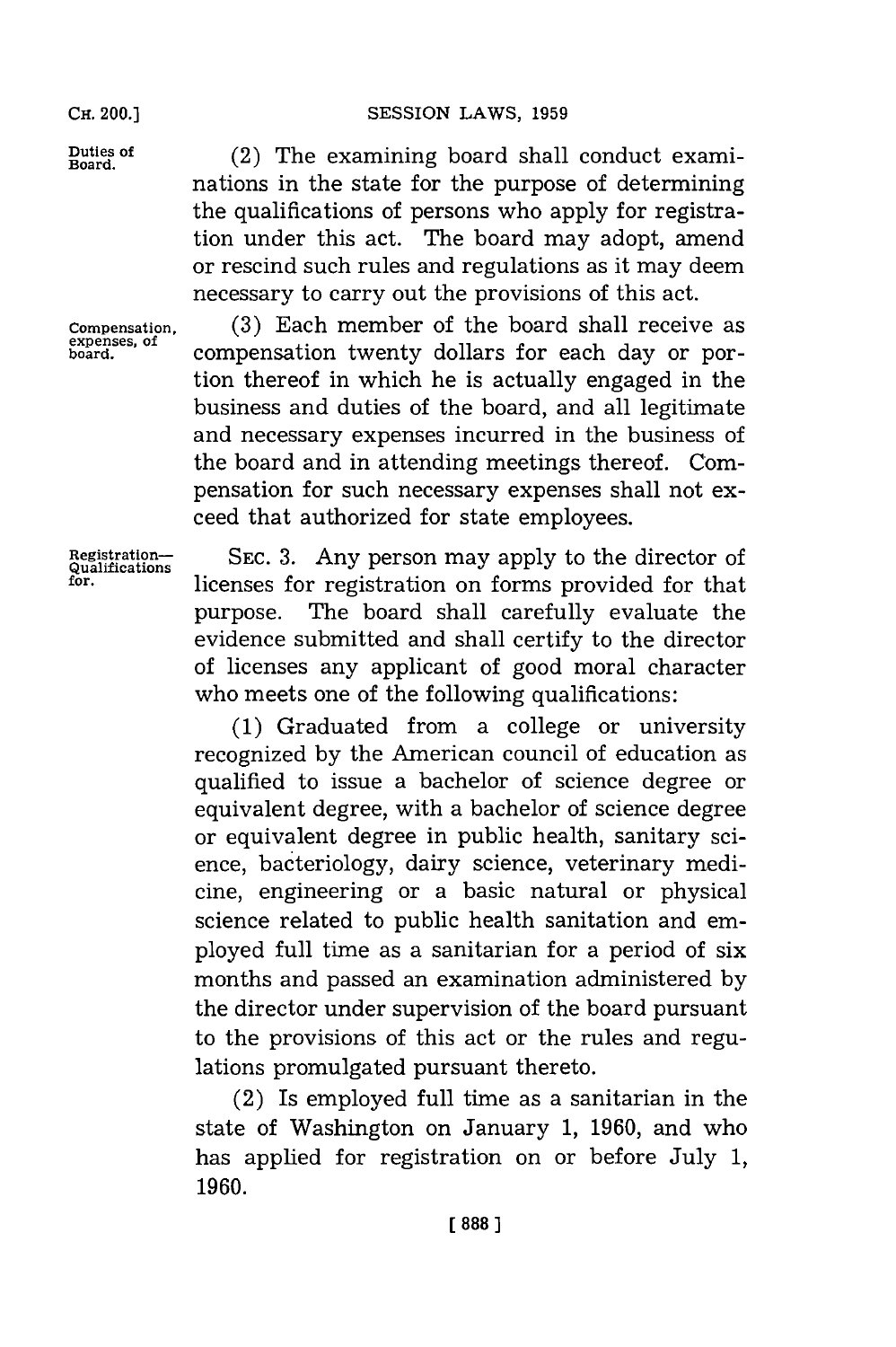SEC. 4. Applicants for registration shall pay a  $Res_{\text{f}e\rightarrow\text{f}}$ fee of twenty-five dollars at the time of making ap-  $\frac{\text{fee}-\text{Dispo}}{\text{stion of fe}}$ plication. **A** sanitarian registered under the provisions of this act may renew his certificate **by** paying an annual renewal fee of ten dollars. **All** receipts realized in the administration of this act shall be paid into the General Fund into a special account to be known as the Sanitarians' Licensing Account. At the end of each biennium all moneys in said account in excess of two thousand dollars shall be removed from said account and placed in the General Fund. There is hereby appropriated from the General Fund **Appropriation.** to the Professional Division of the Department of Licenses two thousand dollars to be placed in the Sanitarians' Licensing Account, and to be administered and disbursed **by** the Director of Licenses in carrying out the provisions of this act. **All** fees shall be due and payable on or before the first day of July for the current year for which the renewal certificate shall be issued. **All** certificates shall expire on the renewal date unless renewed prior to such date. When such fees are not paid in full before September **Penalty** fee. 1st they shall become delinquent and there shall be added to the renewal fee a penalty of five dollars. Any certificate not having been renewed **by** October 1st of the year of expiration shall be considered lapsed. In the event an applicant shall fail to pass Reexaminaany examinations provided for under this act and the board shall grant permission for a reexamination, such applicant on reexamination shall pay an additional fee of fifteen dollars.

**SEC. 5.** The board upon written application to- **Out-of-state** gether with such references and proof as it may prescribe, shall certify to the director of licenses without examination any person who is registered as a sanitarian under the laws of any other state, the requirements of which for receiving such registration were at the time such registration was issued,

**[CH.** 200.

**[ 889]1**